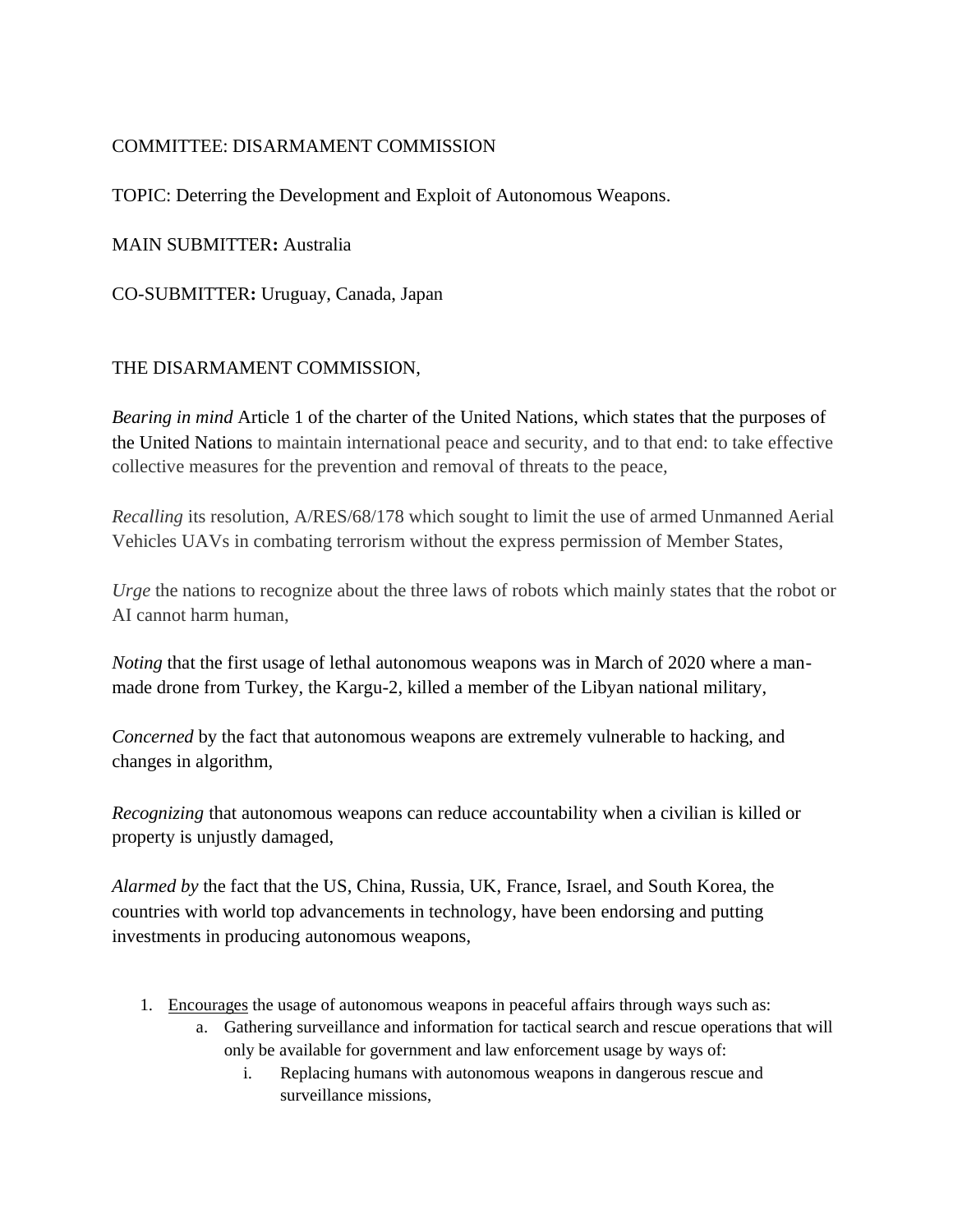- ii. Tracking criminals or terrorist organizations in manhunts,
- iii. Locating victims in settings that are inaccessible to humans,
- iv. Assessing damage caused by natural disasters,
- b. Implementing more autonomous vehicles such as drones to improve the agriculture industry in ways such as:

 i. Camera drones that will allow farmers to overlook large quantities of crops in a small amount of time,

- ii. Water large quantity of crops more efficiently;
- 2. Invites law enforcements such as the UNODA (United Nations Office for Disarmament Affairs) to encourage conversations on the topic of the misuse of autonomous weapons by:
	- a. Creating campaigns that advocates and educates citizens on the issue through ways of:
		- i. Celebrity endorsements that campaign and advertises for the fight against autonomous weapons,
		- ii. Creating websites that showcases facts and information on the issue,
- 3. Urges member states to adopt a 5 year renewable moratorium which will aim to:
	- a. Promote government transparency regarding inventory of weapons through ways of:
		- i. Offering countries that join the moratorium diplomatic support from other signatories through economic support,
		- ii. Support such as investment in resources, or support in the travel and tourism sector,
	- b. Impose a temporary pause on the unrestricted production of autonomous weapons
	- c. Find solutions to the problems of autonomous weapons within the 5 years of moratorium
	- d. Decrease the geopolitical pressure that countries face from developing weaponry before they have efficient technology and understanding such as:
		- i. Holding annual meetings with bordering nations about the usage, placement, and inventory of weaponry,
		- ii. Prior to developing weapons, countries should meet with leading AI firms, and law enforcement such as UNODA,
- 4. Recommends that countries develop specific protocols in regard with the United Nations Office of Disarmament Affairs (UNODA) or regional bodies, through ways such as but not limited to:
	- a. Autonomous weapons will not be allowed to initiate 'first fire',
	- b. Governing bodies must always take responsibility for missions given to autonomous weapons,
	- c. Call governments to implement restrictions on the large-scale sales of autonomous weapons,
	- d. Call governments to limit the number of autonomous weapons created
		- i. Establish laws that set requirements and limitations for the factories making autonomous weapons,
		- ii. Enforcing harsh punishments to those that don't adhere laws such as imprisonment and heavy fining,